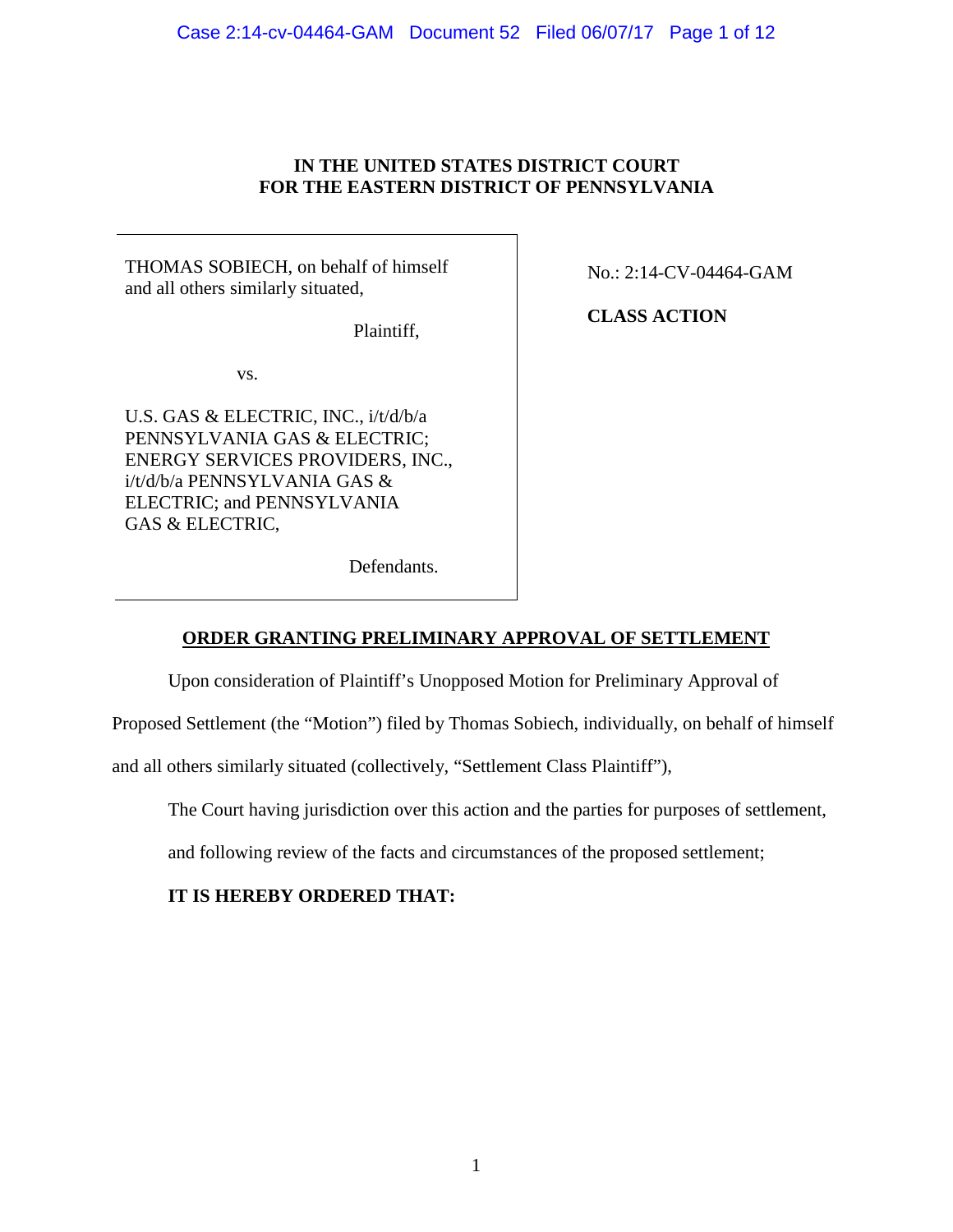### **Preliminary Approval of the Settlement Agreement**

1. The Court preliminarily approves the Settlement Agreement dated February 13, 2017 between Plaintiff and Defendants (the "Settlement Agreement"), subject to further consideration thereof at the Final Approval Hearing provided for below. The Settlement Agreement was entered into after extensive litigation and arms-length negotiations by experienced counsel for the parties. The Settlement Agreement calls for Defendants to provide benefits to Class Members that include a "Settlement Amount" totaling \$1,250,000 to be paid by Defendants. The Settlement Agreement also requires Defendants to pay the costs of notice and administration of the settlement, as well as up to \$475,000 for such attorneys' fees, costs and expenses, and service awards as this Court may award. The Court finds that the terms embodied in the Settlement Agreement are sufficiently within the bounds of reasonableness so that notice of the settlement should be given as provided in this Order.

#### **Preliminary Approval of the Settlement Class**

2. The Court preliminarily finds that the proposed Settlement Class, for the purposes of settlement only, meets the requirements of Fed. R. Civ. P. 23(b)(3), 23(c)(1), and 23(c)(1)(B), and hereby conditionally certifies the following Settlement Class for settlement purposes only:

> All persons in the Commonwealth of Pennsylvania who purchased electricity from Defendants at any time during the Class Period.

"Class Period" means any time up to and including the date of execution of the Settlement Agreement.

Excluded from the Settlement Class are: Defendants, any entities in which they have a controlling interest, any of their parents, subsidiaries, affiliates, officers, directors, employees and members of such person's immediate family and the presiding judge in this case and his immediate family, and any person who has previously released claims against the Defendants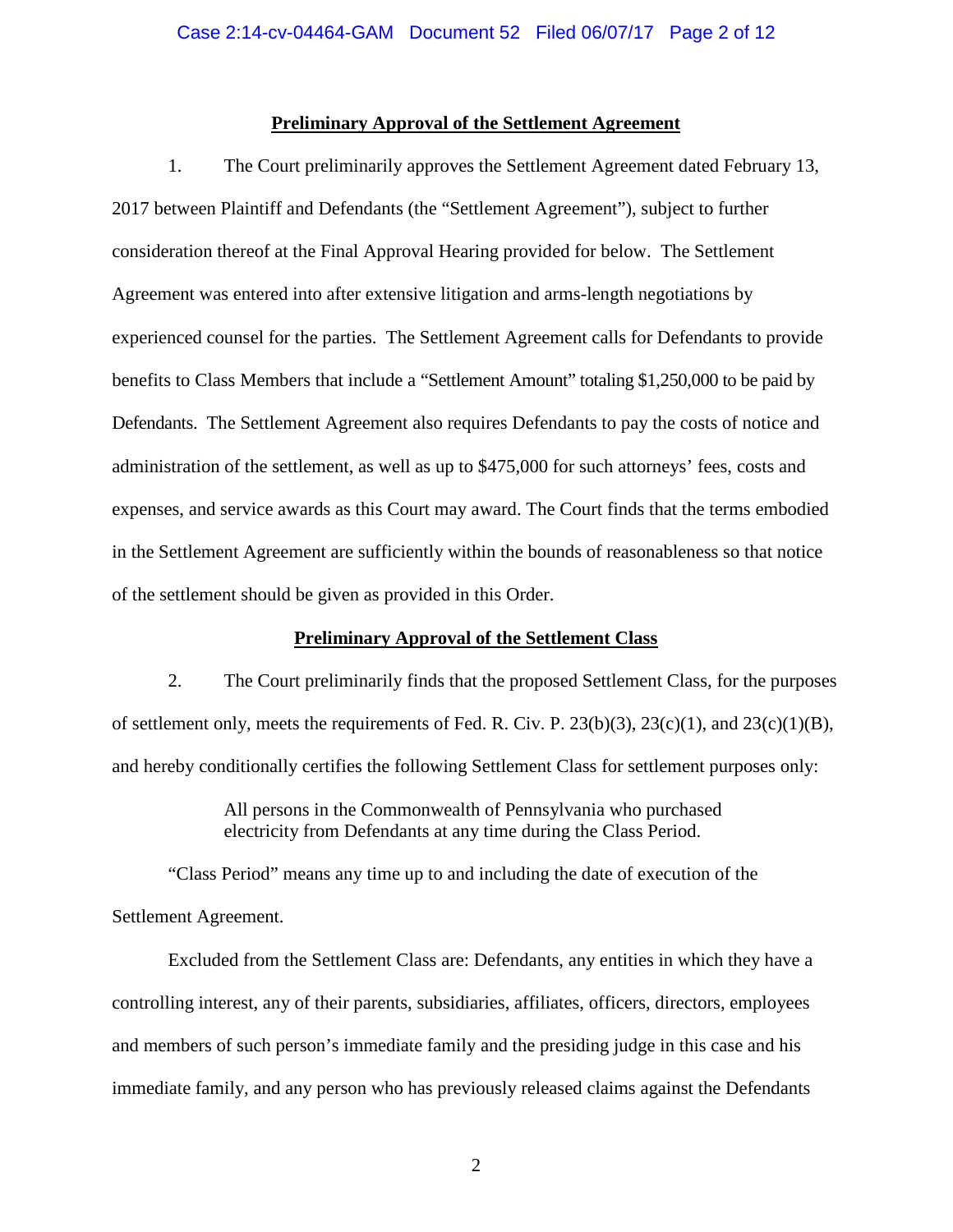#### Case 2:14-cv-04464-GAM Document 52 Filed 06/07/17 Page 3 of 12

including, but not limited to persons who released claims against the Defendants pursuant to the settlement of a related action before the Pennsylvania Public Utility Commission (PUC).

3. The Court preliminarily finds that Thomas Sobiech is an adequate representative of the Settlement Class for settlement purposes only.

4. If the Settlement Agreement is terminated or is not consummated for any reason, the certification of the Settlement Class shall be void, and Plaintiff and Defendants shall be deemed to have reserved all their rights to propose or oppose all certification issues.

5. The Court preliminarily approves the settlement benefits as described in the Settlement Agreement. Defendants will also pay the costs of notice and administration, and any attorneys' fees, litigation expenses, and service awards approved by the Court, under the terms and conditions specified in the Settlement Agreement.

#### **Approval of Notice Plan and Schedule**

6. The Court has reviewed and hereby approves the Notice Plan prepared by Epiq Class Action & Claims Solutions, Inc. (the "Notice Plan"), attached as Exhibit "A-5" to the Memorandum of law in Support of Preliminary Approval. The Court finds the notice to be provided to the Settlement Class as set forth in the Notice Plan to be the best practicable notice under the circumstances and, when completed, shall constitute fair, reasonable, and adequate notice of the settlement to all persons and entities affected by or entitled to participate in the settlement, in full compliance with the notice requirements of Fed. R. Civ. P. 23, and due process.

The Court appoints Epiq Class Action & Claims Solutions, Inc. as the Settlement Administrator. Responsibilities of the Settlement Administrator include the following: (a) creating and maintaining a database of names and addresses of class members; (b) comparing that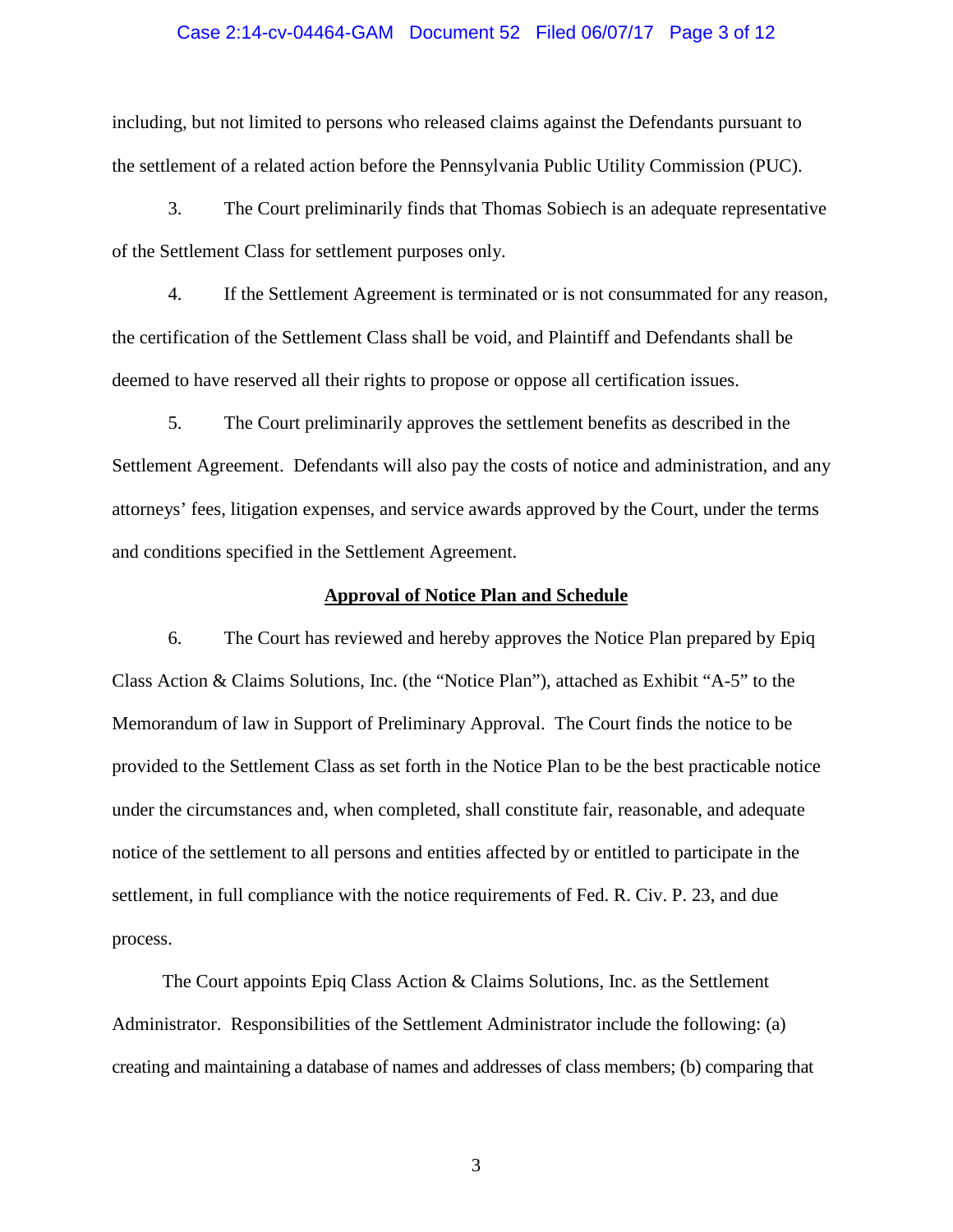### Case 2:14-cv-04464-GAM Document 52 Filed 06/07/17 Page 4 of 12

database with a national change of address database; (c) emailing or printing and mailing notices, each with an assigned unique claim number; (d) compiling email and mailing address information for and re-sending any notices returned as undeliverable; (e) developing and maintaining a webpage for the purposes of notice and Claim Form administration; (f) providing a blank Claim Form by mail to any Class Members who request one; (g) compiling a list of Class Members who submit properly completed Claim Forms, either by mail or via the website, and verifying the accuracy and completeness of the Claim Forms; (h) distributing the proper share of the Settlement Amount by check to those Class Members who file a claim, on or before the Claim Deadline.

7. The Court hereby orders the Settlement Administrator to implement the notice events identified in the Motion and Notice Plan, using the forms attached as Exhibits to the Memorandum of law in support of Preliminary Approval, pursuant to the following schedule:

#### **EVENT DATE**

*Notice Plan to Begin* No later than July 24, 2017

*Post-Notice Declaration of Settlement Administrator Attesting to its Compliance with the Notice Plan to be Filed with the Court* No later than October 9, 2017

#### **Objections to the Settlement**

8. Any member of the Settlement Class who objects to the Settlement Agreement shall file a written objection with the Court, with a written copy served on Class Counsel and Defendants' counsel, pursuant to the schedule below.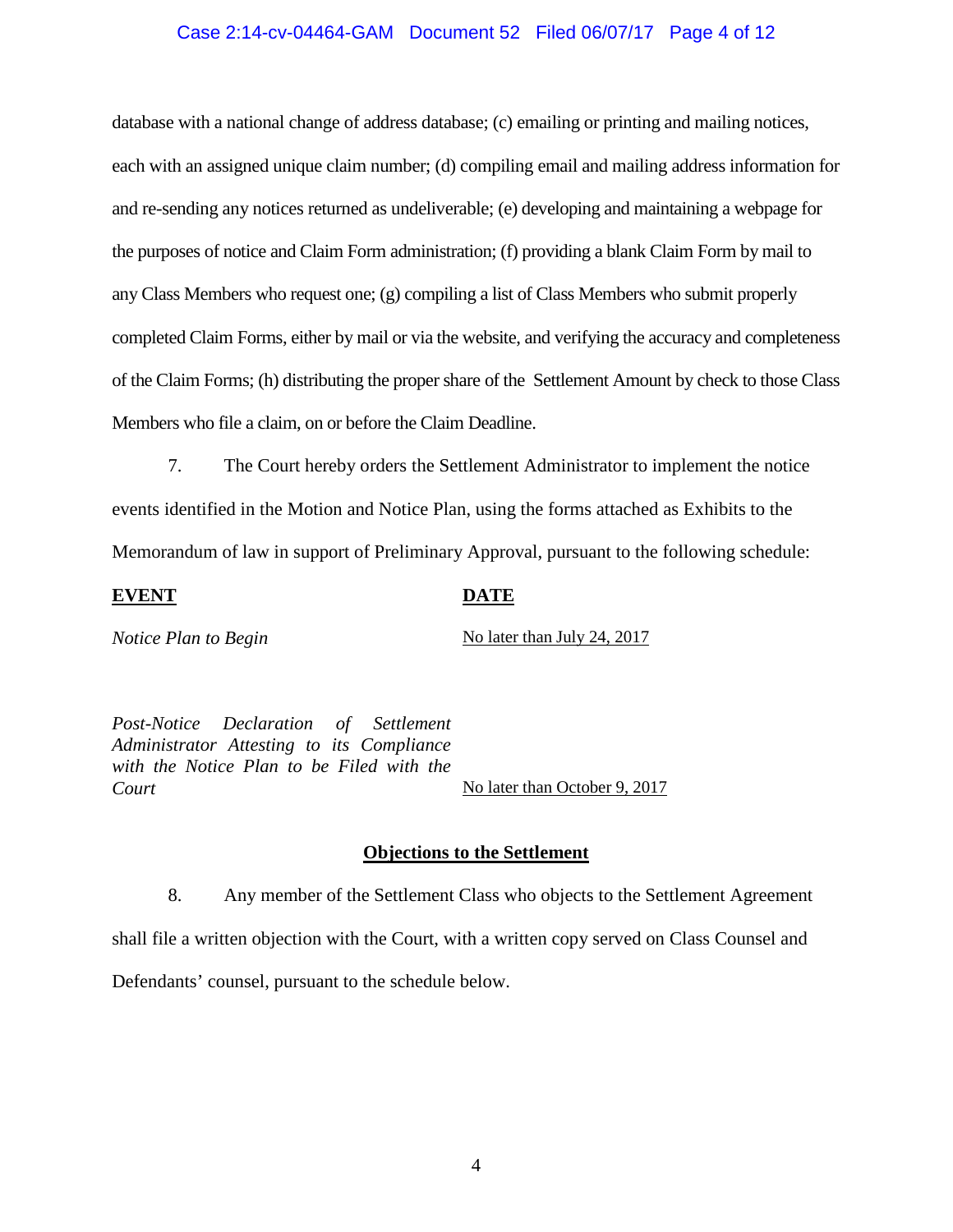#### Case 2:14-cv-04464-GAM Document 52 Filed 06/07/17 Page 5 of 12

#### **EVENT DATE**

*Deadline to File, Postmark, and Send Objections* No later than October 9, 2017

9. The written objection must comply with the following requirements:

(a) Objections must include: (i) the objector's name, address, and telephone number; (ii) the name of this Action and the case number; (iii) a statement of each objection; (iv) sufficient written proof that the objector is a current or former customer of Defendants; and (v) a written brief detailing the specific basis for each objection, including any legal and factual support the objector wishes to bring to the Court's attention and any evidence the objector wishes to introduce in support of the objection.

(b) The objector must include with the objection a signed and sworn statement verifying under penalty of perjury that the objector believes in good faith that he or she is a member of the Settlement Class and provide all information required by the Claim Form.

(c) Any class member who files an objection must agree to make themselves available for a deposition by Class Counsel and Defendants' counsel between the time the objection is filed and a date no later than five (5) days before the Final Fairness Hearing and the objection must include the dates when and locations where the objecting class member will be available to be deposed.

(d) If the objection is made through an attorney, the written objection must provide the attorney's name, address, email address, and telephone number and also include: (i) the identity and number of the Settlement Class Members represented by objector's attorney; (ii) the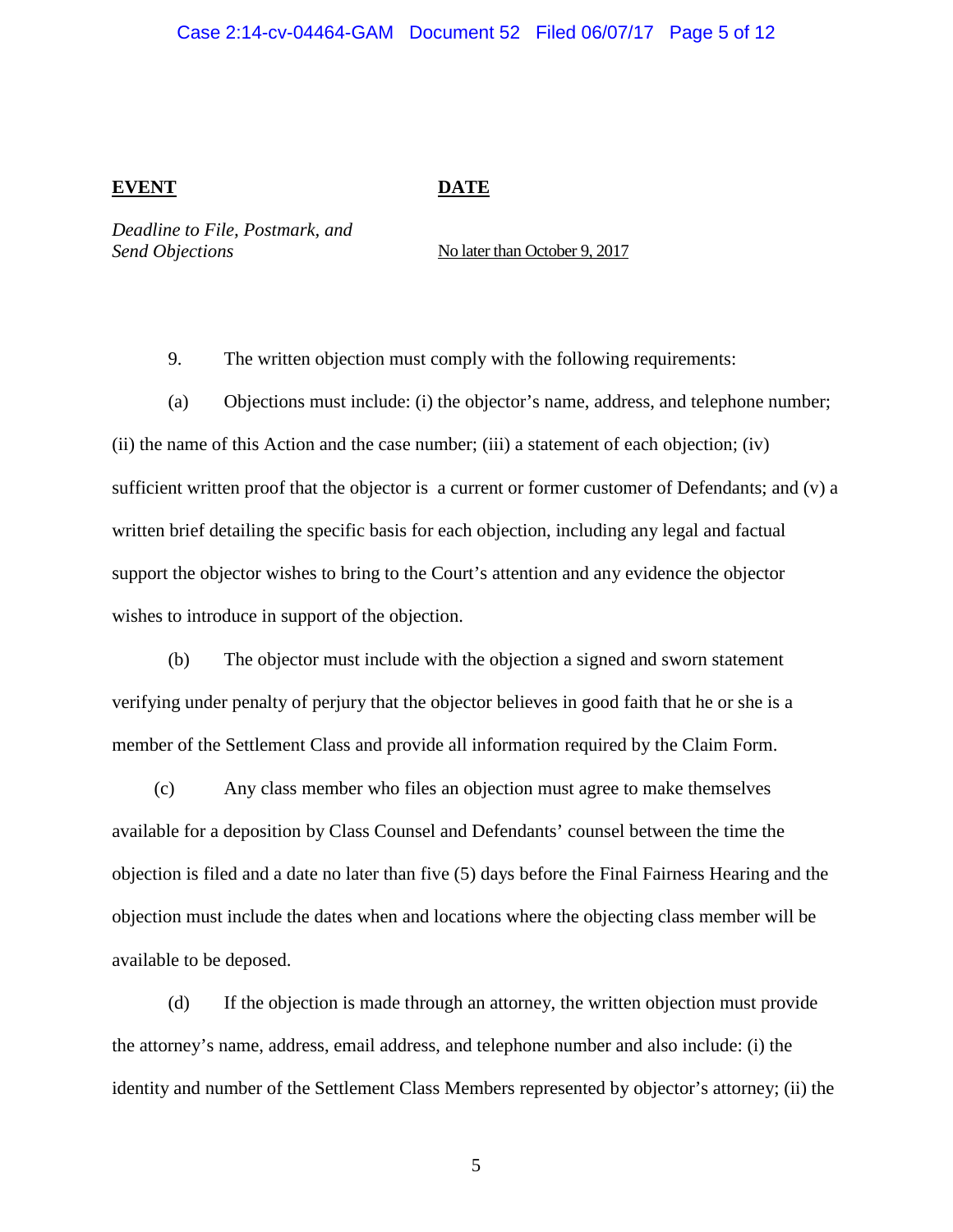#### Case 2:14-cv-04464-GAM Document 52 Filed 06/07/17 Page 6 of 12

number of such represented Settlement Class Members who have opted out of the Settlement Class; and (iii) the number of such represented Settlement Class Members who have remained in the Settlement Class and have not objected. If the attorney intends to seek fees and expenses from anyone other than the objectors he or she represents, the attorney shall also file with the Court and serve upon Class Counsel and Defendants' counsel not later than twenty (20) days before the Final Fairness Hearing or as the Court may otherwise direct a document containing the following: (i) a description of the attorney's legal background and prior experience in connection with class action litigation, including the previous cases in which the attorney has represented an objector to a class action settlement; (ii) the amount of fees sought by the attorney for representing the objector and the factual and legal justification for the fees being sought; (iii) a statement regarding whether the fees being sought were calculated on the basis of a lodestar, contingency, or other method; (iv) the number of hours already spent by the attorney and an estimate of the hours to be spent in the future; and (v) the attorney's hourly rate.

(e) Counsel for the Parties shall file any responses to the objections submitted by objecting Settlement Class Members at least ten (10) days before the date of the Final Fairness Hearing.

#### **Requests to be Excluded from the Settlement**

10. Any member of the Settlement Class who wishes to be excluded from the Settlement Class shall mail written notice of exclusion to the Settlement Administrator, pursuant to the schedule below:

#### **EVENT** DATE

*Deadline to File, Postmark, and Send Exclusions*

No later than October 9, 2017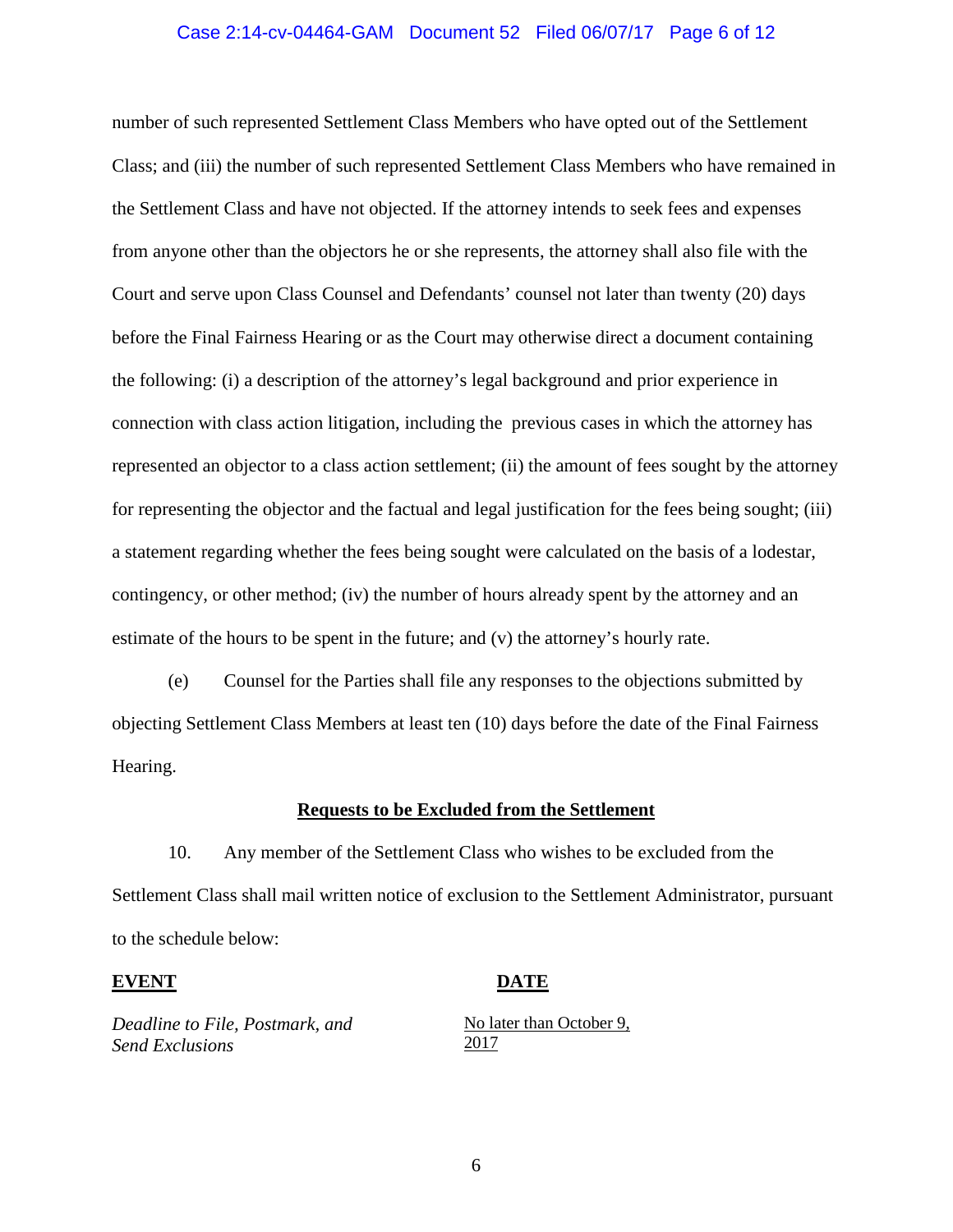#### Case 2:14-cv-04464-GAM Document 52 Filed 06/07/17 Page 7 of 12

11. Any notice of exclusion shall include the following from the member of the Settlement Class seeking to be excluded: (a) name, (b) address, (c) property address (if different), (d) telephone number, (e) a statement that the person wishes to be excluded from the settlement, and (f) the authorized signature of the person who wishes to be excluded from the settlement.

12. Any member of the Settlement Class who submits a timely request for exclusion that complies with the requirement set forth in this Order shall not be bound by the Settlement, Settlement Agreement, or Final Order and Judgment. Upon receipt, the Settlement Administrator shall promptly provide copies of each notice of exclusion to Class Counsel and Defendants' counsel.

13. Any member of the Settlement Class who does not properly and timely mail a notice of exclusion as set forth herein shall be included in the Settlement Class and shall be bound by the terms of the Settlement, Settlement Agreement, and Final Order and Judgment, whether or not such member of the Settlement Class shall have otherwise objected to the settlement or sought exclusion, and whether or not such member submits a claim or participates in the settlement.

14. Any member of the Settlement Class who submits a notice of exclusion that complies with the requirements of this Order and also objects to the settlement shall be deemed to have excluded himself or herself from the Settlement Class and his or her objections shall not be considered by the Court.

#### **Filing and Administration of Claim Forms**

15. To effectuate the settlement and the provisions of the Notice Plan, the Settlement Administrator shall be responsible for the receipt of all notices of exclusion and claim forms. The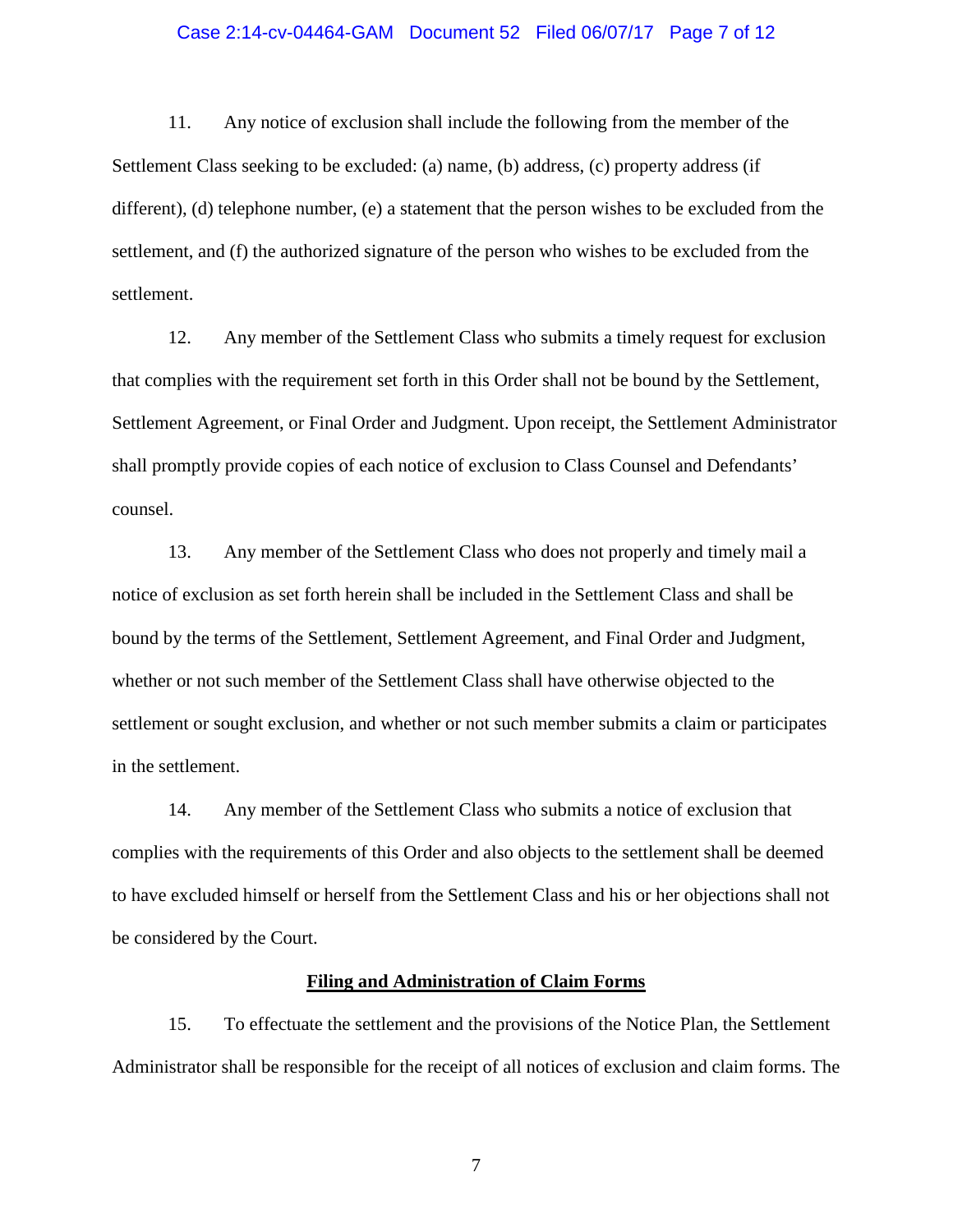#### Case 2:14-cv-04464-GAM Document 52 Filed 06/07/17 Page 8 of 12

Settlement Administrator shall preserve (on paper or transferred into electronic format) all notices of exclusion, claim forms, and any and all other written communications from members of the Settlement Class in response to the notices for a period of three (3) years, or pursuant to further order of the Court. All written communications received by the Settlement Administrator from members of the Settlement Class relating to the Settlement Agreement shall be available at all reasonable times for inspection and copying by Class Counsel and Defendants' counsel, until benefits are mailed to each Settlement Class Member entitled to receive them pursuant to the terms and conditions of the Settlement Agreement.

16. To participate in the settlement, each member of the Settlement Class shall take the following actions and be subject to the following requirements:

- a) Fill out, sign, and submit a Claim Form to the Claims Administrator.
- b) Comply with all applicable deadlines stated in this Order and the Settlement Agreement.

17. Any member of the Settlement Class who wishes to submit a Claim Form shall do so in accordance with the procedures set forth in this order under the following schedule:

#### **EVENT DATE**

*Deadline to Postmark and Send Claim Form* No later than December 7,

2017

18. Any information received by the Claims Administrator in connection with this Settlement that pertains to a particular member of the Settlement Class, or information submitted in conjunction with a notice of exclusion (other than the identity of the person or entity requesting exclusion), shall not be disclosed to any other person or entity other than Class Counsel, Defendants' counsel, and the Court, or as otherwise provided in the Settlement Agreement.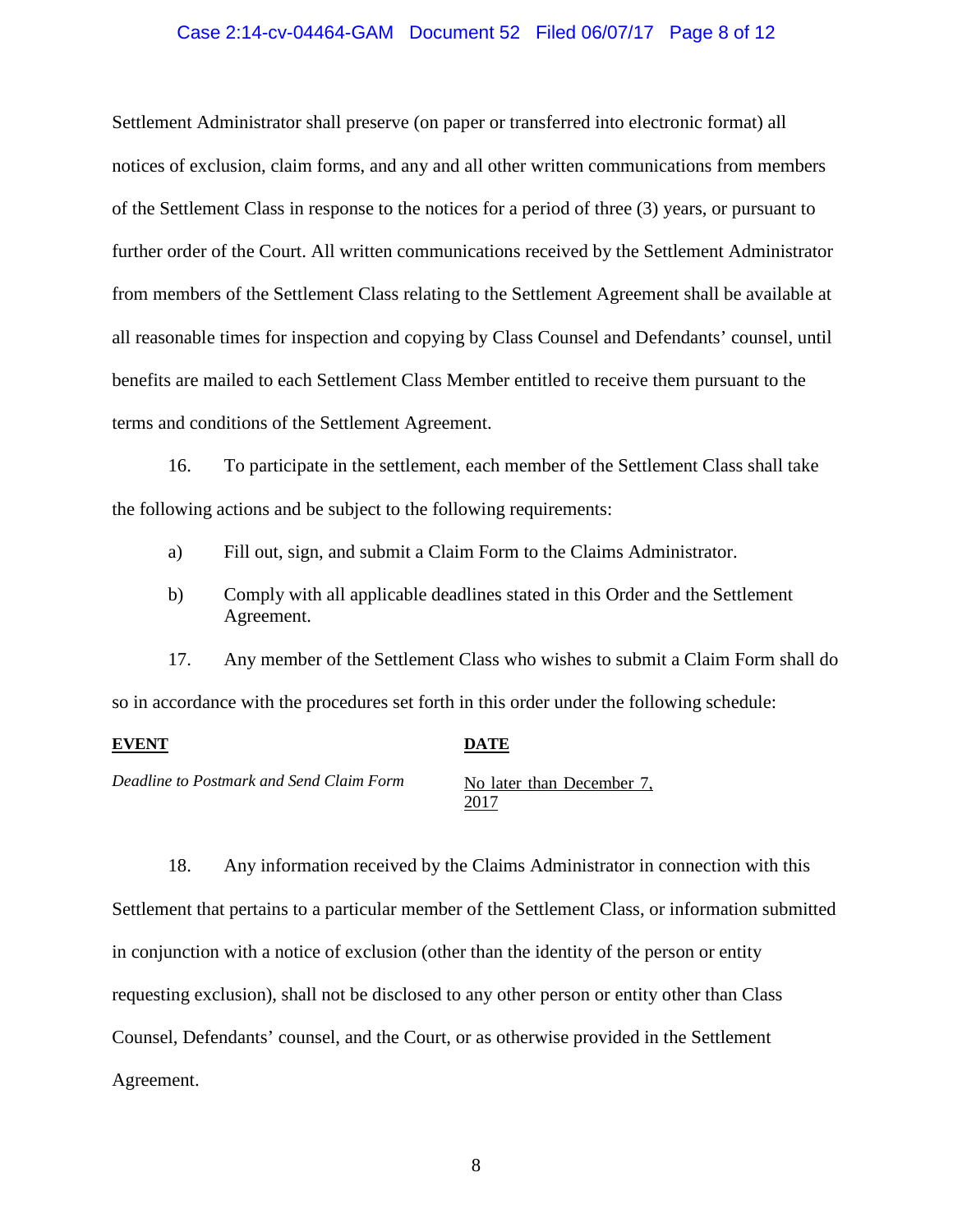#### **Final Fairness Hearing**

19. A hearing on final settlement approval (the "Final Fairness Hearing") will be held before this Court, at United States Courthouse, 601 Market Street, Court Room 9-B, Philadelphia, PA 19106, at time on the date set forth below, to consider matters relating to the settlement, including the following: (a) whether the Settlement Class should be finally certified, for settlement purposes only; (b) the fairness, reasonableness and adequacy of the settlement, the terms of the Settlement Agreement, the dismissal with prejudice of the Litigation as to Defendants, and the entry of final judgment; and (c) whether Class Counsel's application for attorneys' fees, expenses, and incentive awards for the Settlement Class Representatives (the "Fee Petition"), and their fees and other costs should be granted.

20. The Court orders Class Counsel to file with the Court any memoranda or other materials in support of final approval of the Settlement and any Fee Petition pursuant to the schedule set forth below.

21. Any member of the Settlement Class that has not filed a notice of exclusion in the manner set forth above may appear at the Final Fairness Hearing in person or by counsel and may be heard, to the extent allowed by the Court, either in support of or in opposition to the fairness, reasonableness and adequacy of the proposed settlement or the other matters to be considered. However, no person will be heard, and no papers, briefs or other submissions will be considered by the Court, unless such person has filed with the Court and served upon Class Counsel and Defendants' counsel a Notice of Intent to Appear pursuant to the schedule set forth below. The Notice of Intent to Appear must (a) state how much time the member of the Settlement Class anticipates needing to present the objection; (b) identify, by name, address, telephone number all witnesses the Class Member proposes to have testify; (c) summarize the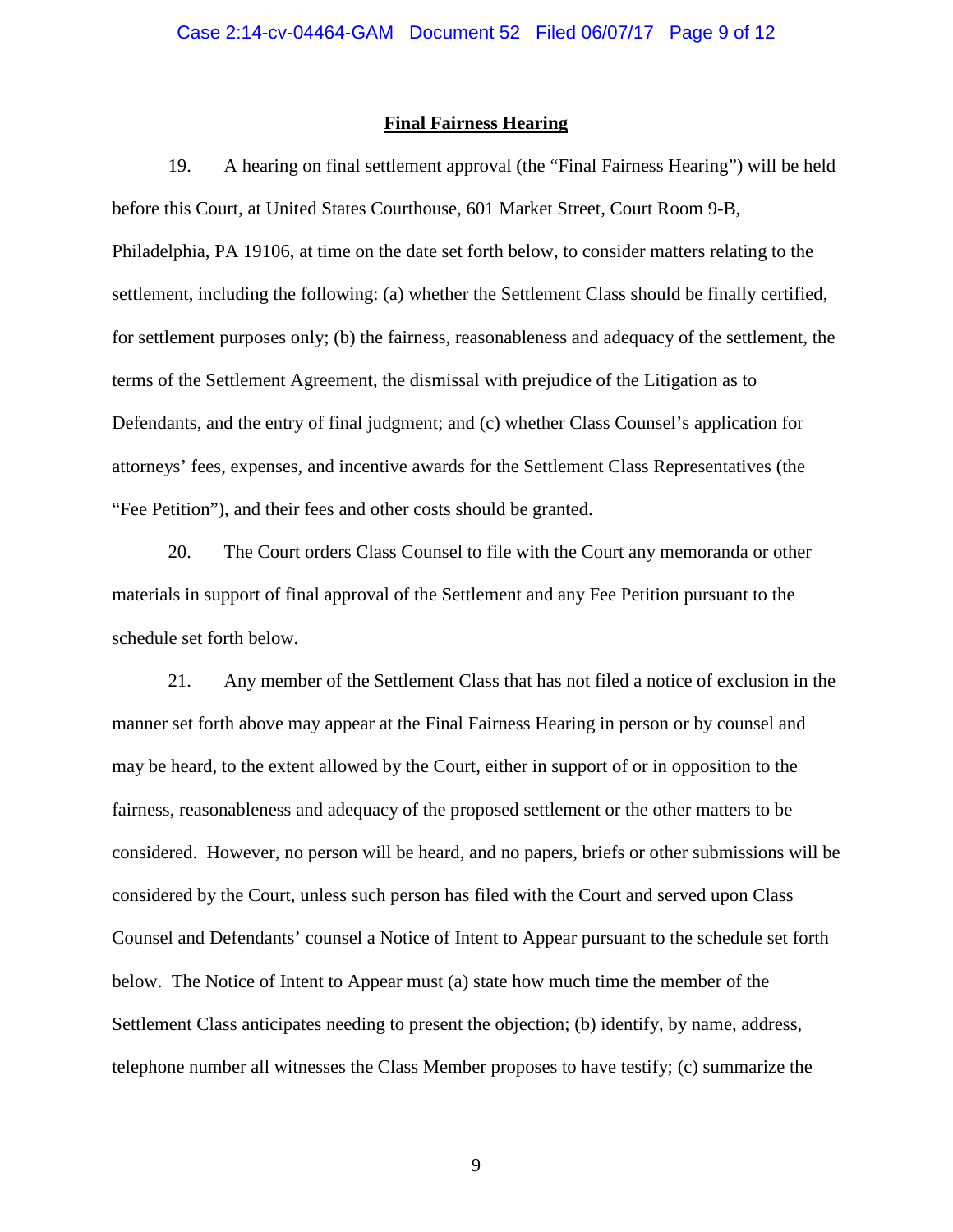### Case 2:14-cv-04464-GAM Document 52 Filed 06/07/17 Page 10 of 12

anticipated testimony of all such witnesses; (d) identify all papers, exhibits, or other submissions the Class Member intends to offer; and (e) attach complete copies of all such papers, exhibits, and submissions.

22. Any Settlement Class member may retain an attorney at his or her own expense to appear in the action. Such attorney shall file with the Court and serve a Notice of Appearance on Class Counsel and Defendant's counsel pursuant to the schedule set forth below.

23. The date and time of the Final Fairness Hearing and related filings as identified herein shall be as follows:

| Deadline for Notices of Intent to Appear                                                                              | September 7, 2017 |
|-----------------------------------------------------------------------------------------------------------------------|-------------------|
| Motion for Attorneys' Fees and Expenses, September 18, 2017<br>and Service Awards to be Filed by Class<br>Counsel Due |                   |
| Motion for Final Approval Due                                                                                         | October 12, 2017  |

*Final Fairness Hearing to be Held* **October 23, 2017** 

24. The date and time of the Final Fairness Hearing shall be set forth in the notice to be disseminated pursuant to this order and Summary Notice, but shall be subject to adjournment by the Court without further notice other than that which may be posted at the Court, on the Court's website, and/or the website to be established pursuant to the Notice Plan.

25. Upon Final Approval, every term and provision of the Settlement Agreement (except as may be modified by the Final Approval Order) shall be deemed incorporated into the Final Order and Judgment as if expressly set forth therein and shall have the full force and effect of an Order of the Court.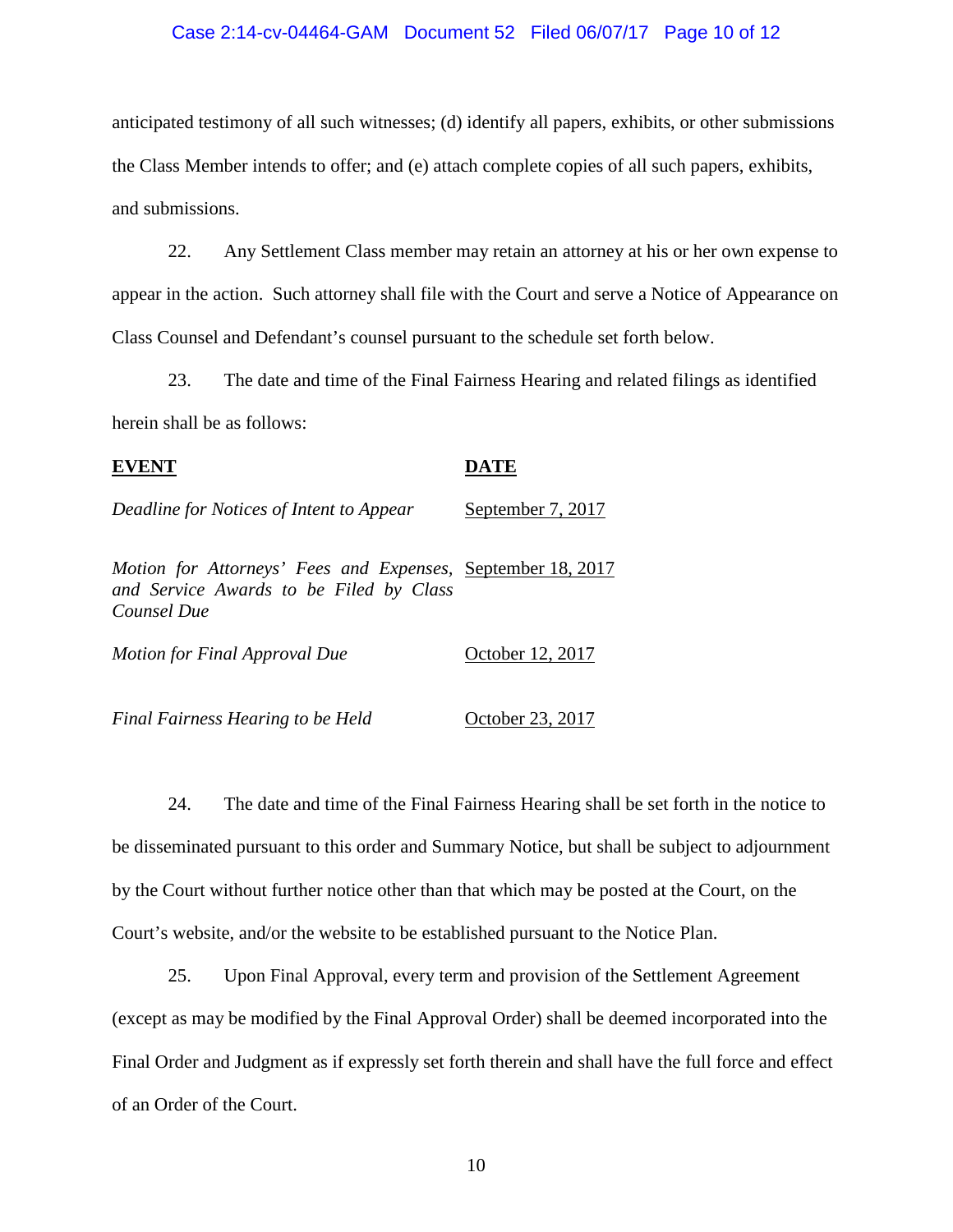# **Service of Objections, Notices of Intent to Appear and Other Documents**

26. When this Order directs that papers, briefs, objections, notices and other documents be served upon Class Counsel and Defendants' counsel, service shall be made to the attorneys listed below by United States Mail, first class, addressed as follows:

## *Class Counsel*

Jonathan Shub, Esquire Kohn Swift & Graf, P.C. One South Broad Street, Suite 2100 Philadelphia, PA 19107

Troy M. Frederick, Esquire Marcus & Mack, P.C. 57 South Sixth Street Indiana, PA 15701

# *Counsel for Defendants*

Grant S. Palmer Charles A. Fitzpatrick, IV Blank Rome LLP One Logan Square 13 N.  $18^{th}$  Street Philadelphia, PA 19103

# **Status of Litigation and Settlement**

27. All discovery and other pretrial proceedings in this action are stayed and suspended, pending the Effective Date of the Class Settlement ("Final Approval"), except for such proceedings as are provided for in the Settlement Agreement, or which may be necessary to implement the terms of the settlement, Settlement Agreement, or this Order. Pending Final Approval, no Class member, either directly, representatively, or in any other capacity (other than a Class member who validly and timely elects to be excluded from the Class), shall commence, continue or prosecute against any or all Released Parties any action or proceeding in any court or